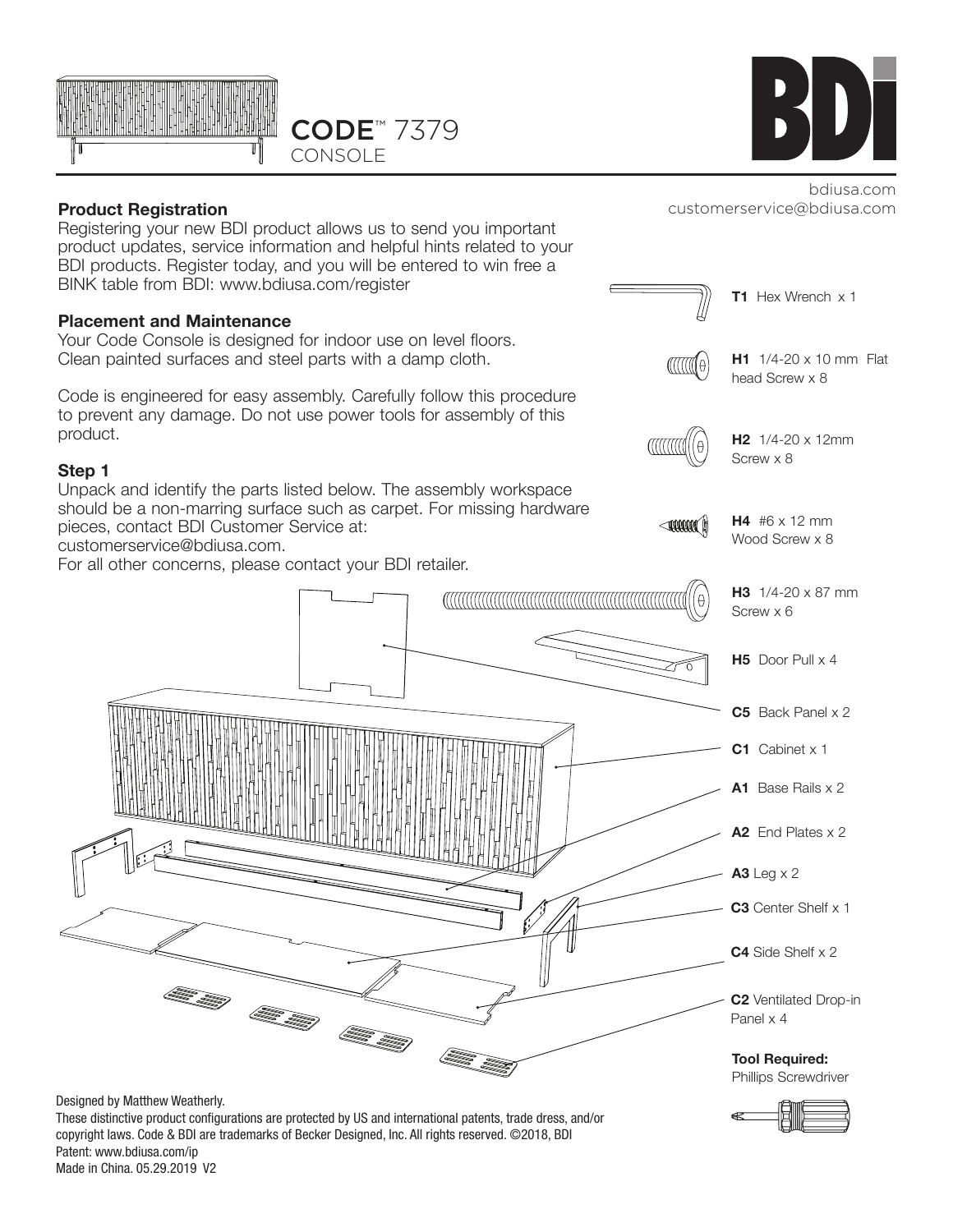#### **Step 2 - Assemble the base**

Position both **base rails A1** on a padded floor with the threaded holes on the ends facing up. Orient the **2 end plates A2** as shown with countersunk holes on the outside. Attach both **end plates A2** to the **base rails A1** with **flathead screws H1** going through the countersunk holes. Tighten screws with **hex wrench T1.**



### **Step 3 - Attach the legs**

Attach the **legs A3** to the base frame using **screws H2** and **hex wrench T1**.

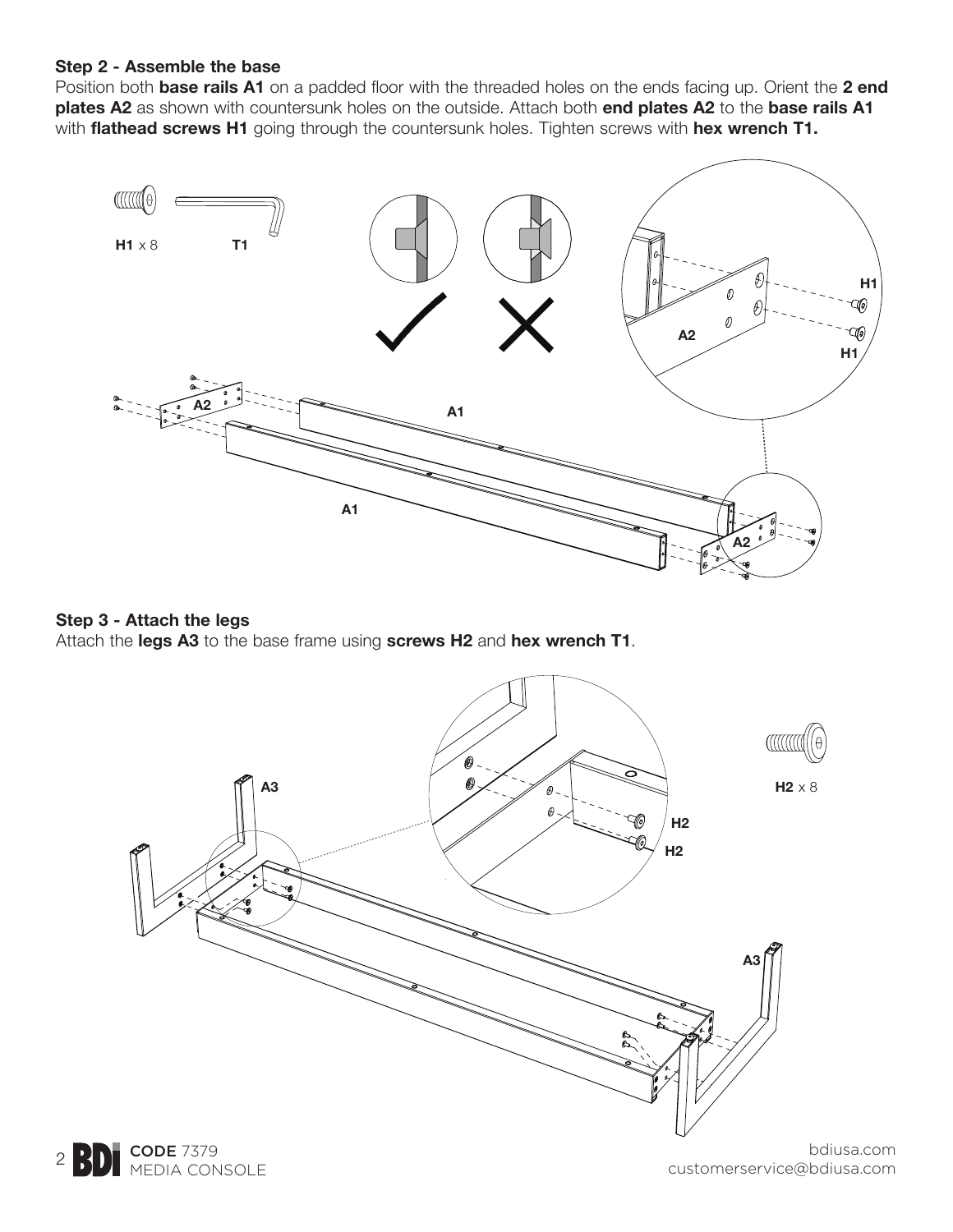### **Step 4 - Attach the base**

With help from another person, carefully position the cabinet on its back. Attach the **base** using **screws H3**  and **hex wrench T1** going through the holes on the base rails and into the threaded holes on the bottom of the cabinet.







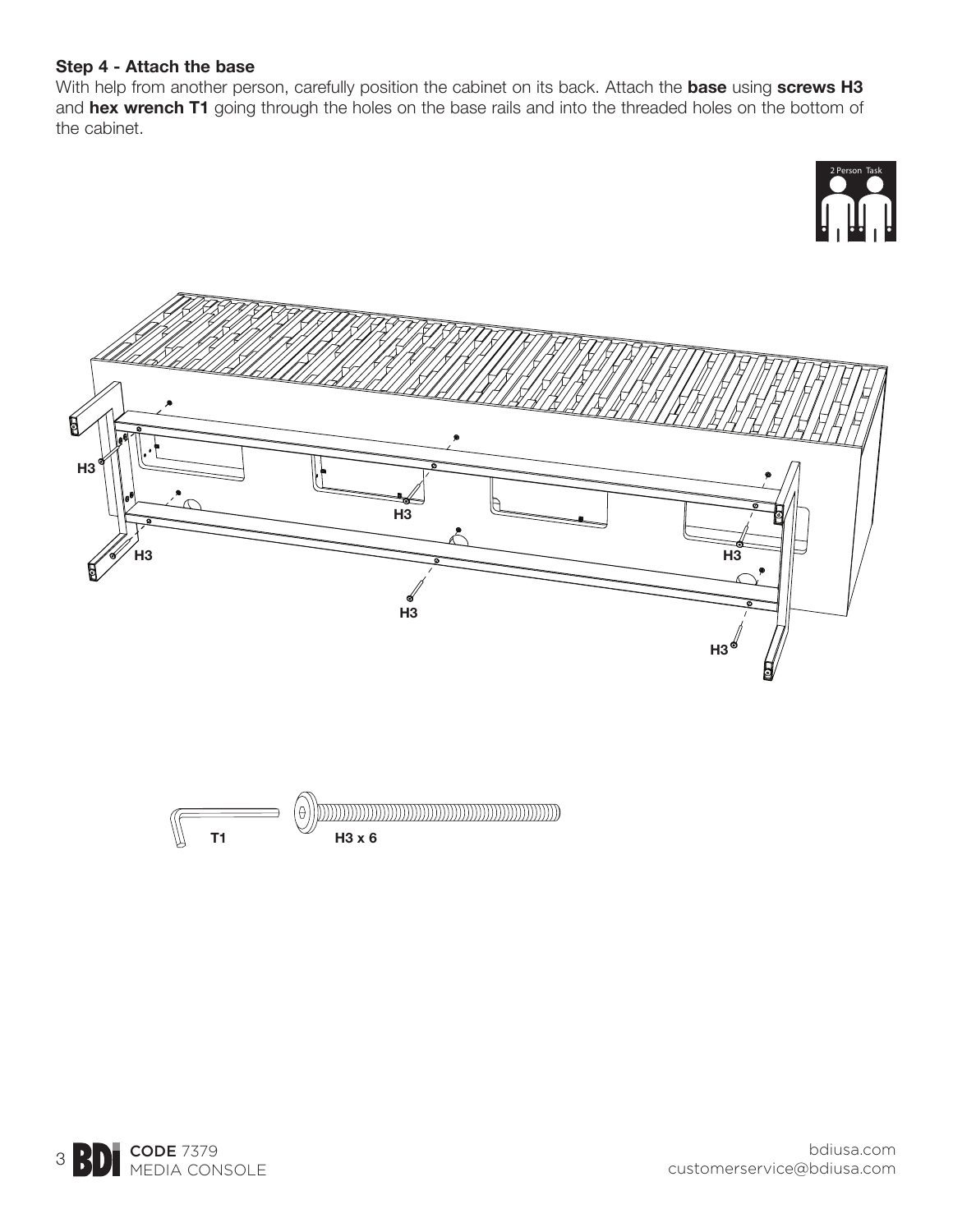# **Step 5 - Stand Up / Attach Door Pulls / Adjust shelves**

With help from another person, carefully position the cabinet onto its base. Open the doors and attach the **4 door pulls H5** using **8 wood screws H4** and a **Phillips screwdriver**. The shelves in your Code Media Console are adjustable. Shelf pins may be unscrewed and moved up or down. Place the 4 ventillated drop-in panels inplace as shown.

# **Step 6 - Level your unit**

Levelers are integrated into each leg assembly and are accessed at the bottom of each cabinet leg. If your floor is uneven, you may extend one or more levelers to attain a level, stable cabinet placement. Turning the leveler clockwise will extend the leveler; turning it counter-clockwise will retract it.



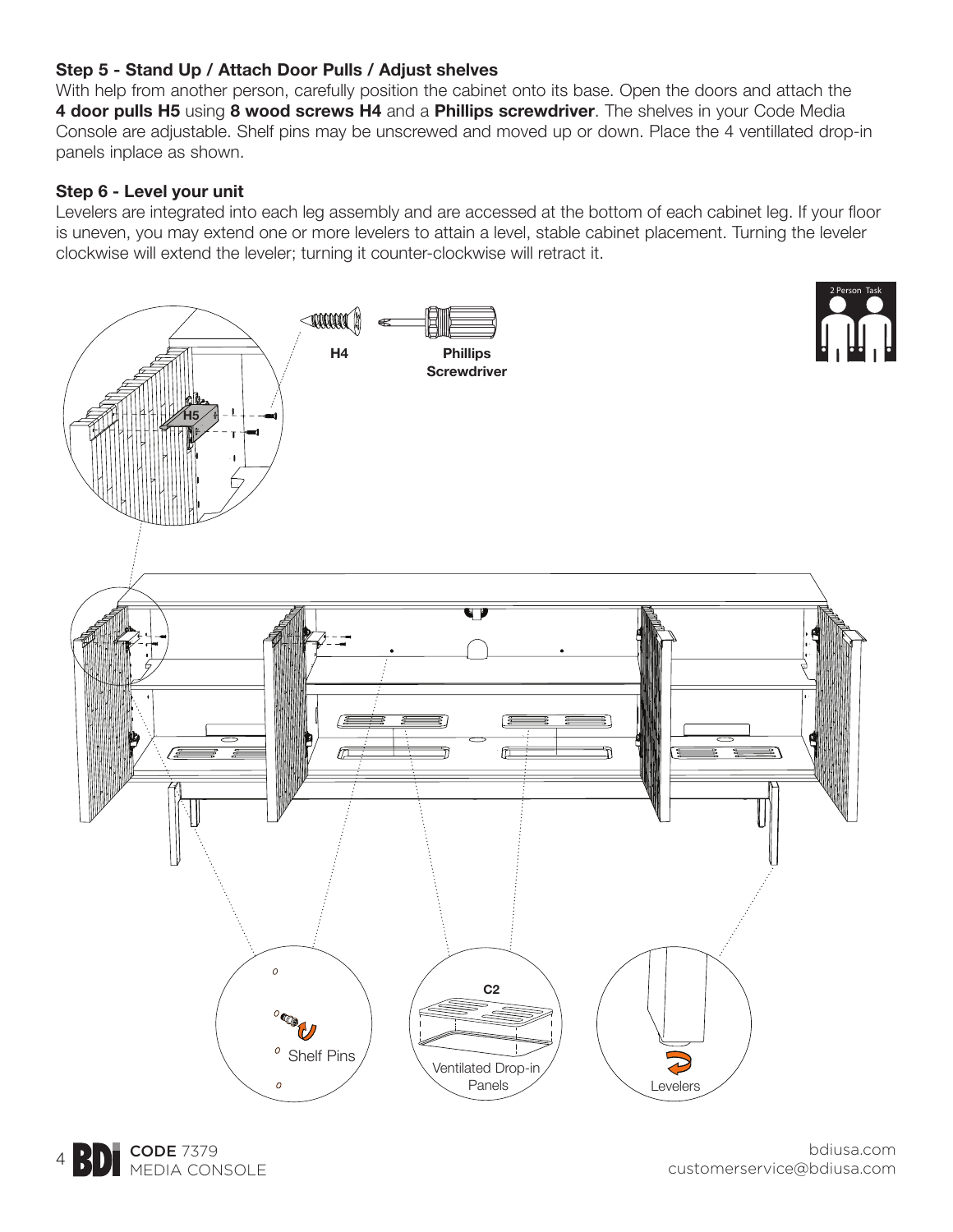**Step 7 -** Install both **back panels C5** to the backside of the cabinet by inserting the top edge in the upper slot then tipping the bottom edge forward and into the lower slot. The **back panels C5** can also slide horizontally towards the center of the cabinet to easily plug in media components.

**Step 8** - Your Code Console is equipped with a TV safety strap. Find the strap bundle inside the cabinet and push it through the mouse hole so that it hangs out the back. Follow the instructions on the hang tag to attach the loose ends of the strap to your TV.